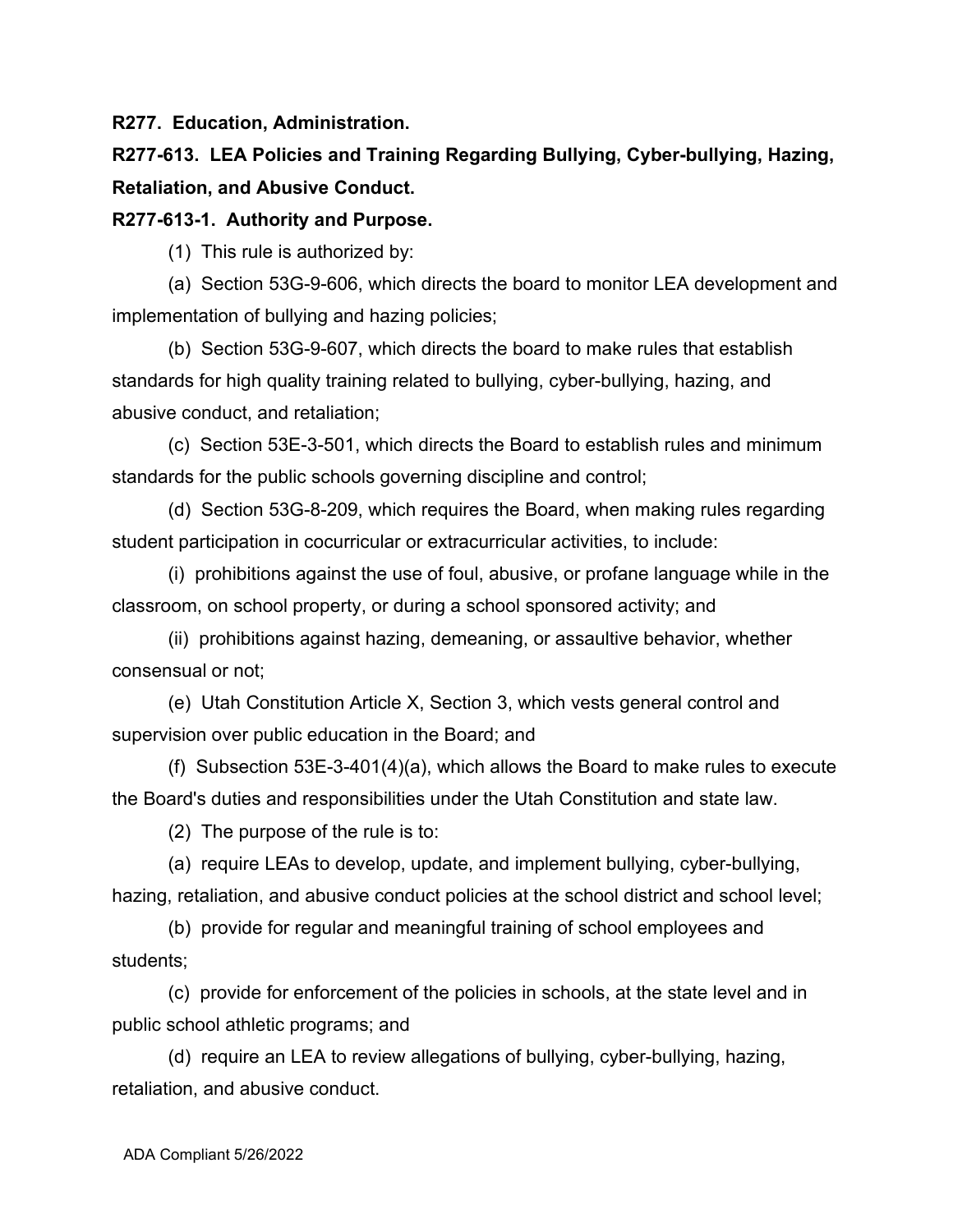#### **R277-613-2. Definitions.**

(1) "Abusive conduct" means the same as that term is defined in Subsection 53G-9-601(1).

(2)(a) "Bullying" means the same as that term is defined in Subsection 53G-9- 601(2).

(b) The conduct described in Subsection 53G-9-601(2) constitutes bullying, regardless of whether the person against whom the conduct is committed directed, consented to, or acquiesced in, the conduct.

(3) "Civil rights violation" means bullying, cyber-bullying, harassment, or hazing that is targeted at a student based upon the students' or employees' identification as part of any group protected from discrimination under the following federal laws:

(a) Title VI of the Civil Rights Act of 1964;

(b) Title IX of the Education Amendments of 1972;

(c) Section 504 of the Rehabilitation Act of 1973; or

(d) Title II of the Americans with Disabilities Act of 1990.

(4) "Cyber-bullying" means the same as that term is defined in Subsection 53G-9-601(4).

(5) "Disruptive student behavior" means the same as that term is defined in Subsection 53G-8-210(1)(a).

(6) "Hazing" means the same as that term is defined in Subsection 53G-9- 601(5).

(7)(a) "Incident" means one or more infractions committed by a student or group of students acting in concert, at the same time and place.

(b) A single incident may involve one or more victims and one or more offenders.

(8) "Infraction" means an act of prohibited behavior.

(9) "LEA" includes, for purposes of this rule, the Utah Schools for the Deaf and the Blind.

(10) "Participant" means any student, employee or volunteer coach participating in a public school sponsored athletic program or activity, including a curricular, cocurricular, or extracurricular club or activity.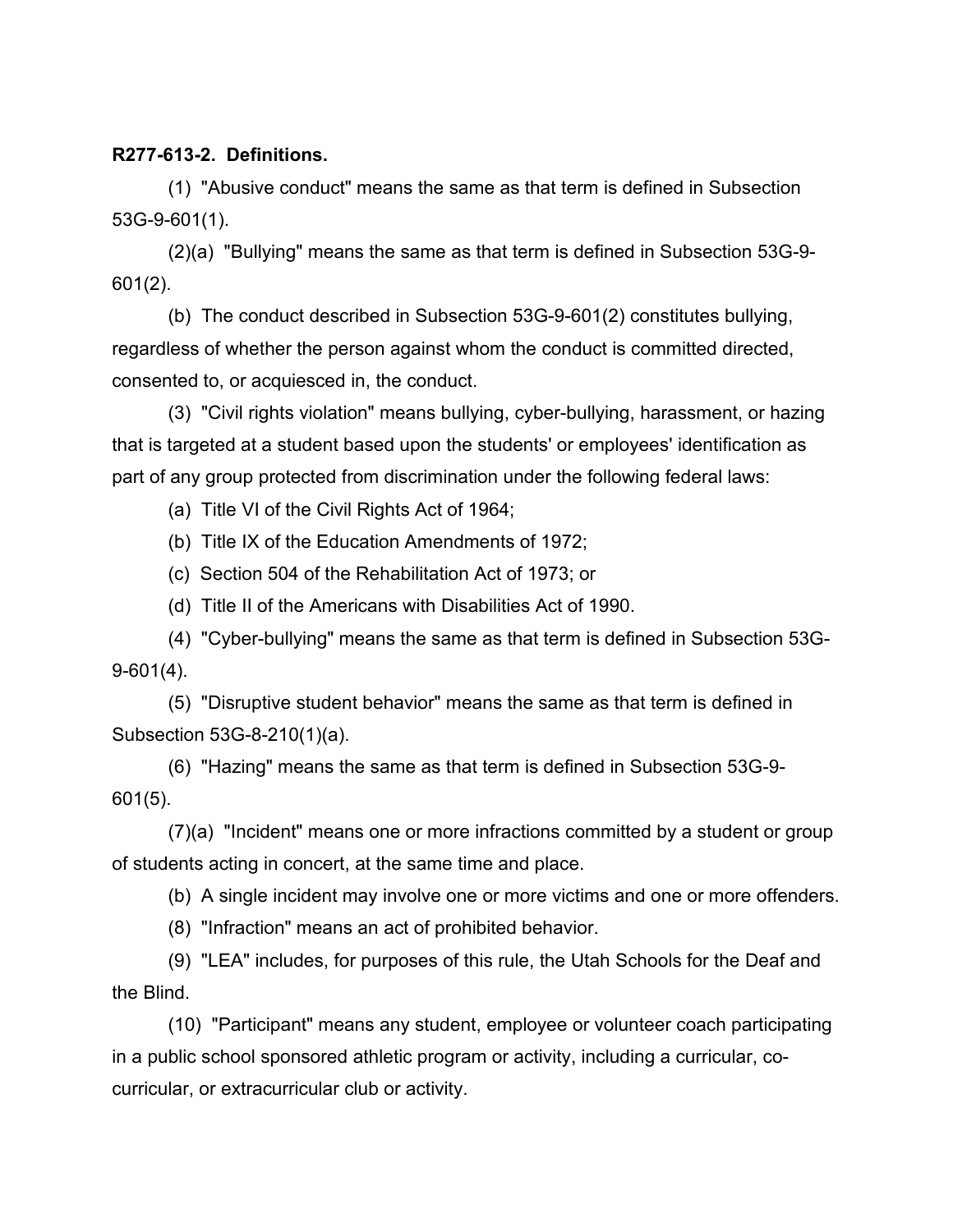(11) "Policy" means standards and procedures that:

(a) are required in Section 53G-9-605;

(b) include the provisions of Section 53G-8-202; and

(c) provide additional standards, procedures, and training adopted in an open meeting by an LEA board that:

(i) define bullying, cyber-bullying, hazing, retaliation, and abusive conduct;

(ii) prohibit bullying, cyber-bullying, hazing, retaliation, and abusive conduct;

(iii) require regular annual discussion and training designed to prevent bullying, cyber-bullying, hazing, and retaliation among school employees and students; and

(iv) provide for enforcement through employment action or student discipline.

(12) "Restorative justice practice" means a discipline practice that brings together students, school personnel, families, and community members to resolve conflicts, address disruptive behaviors, promote positive relationships, and healing.

(13) "Retaliate" or "retaliation" means the same as that term is defined in Subsection 53G-9-601(7).

(14) "School employee" means the same as that term is defined in Subsection 53G-9-601(10).

(15) "Trauma-Informed Care" means a strengths-based service delivery approach that is grounded in an understanding of and responsiveness to the impact of trauma, that emphasizes physical, psychological, and emotional safety for both the alleged victim and the individual who is alleged to have engaged in prohibited conduct, and that creates opportunities for targets to rebuild a sense of control and empowerment.

(16) "Volunteer" means a non-employee with significant, unsupervised access to students in connection with a school assignment.

#### **R277-613-3. Superintendent Responsibilities.**

(1) The Superintendent shall provide:

(a) a model policy on bullying, cyber-bullying, hazing, and retaliation as required in Section 53G-9-606;

(b) subject to availability of funds, model training and training opportunities on: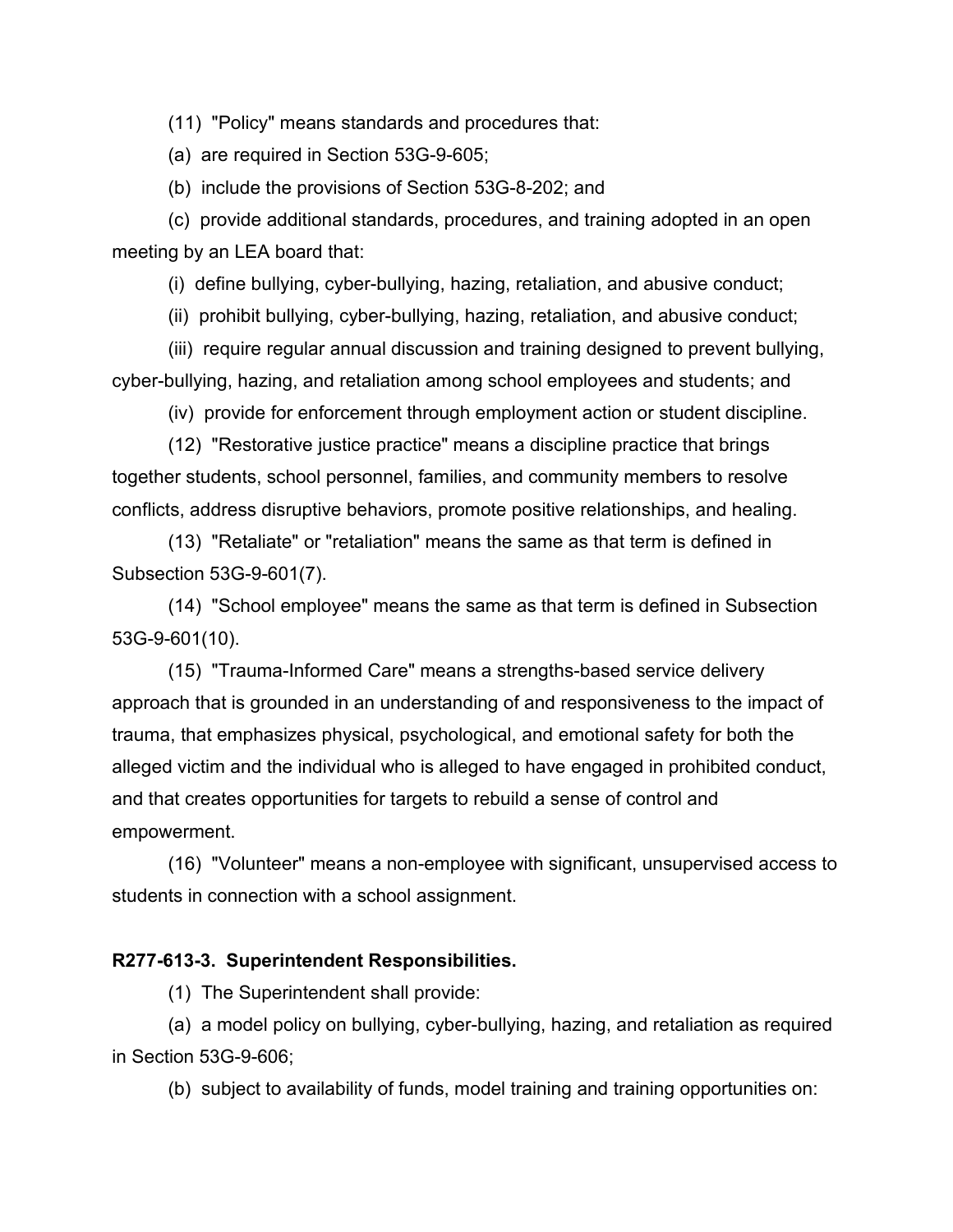(i) the prevention and identification of bullying, cyber-bullying, hazing, and retaliation, that an LEA may use to train the LEA's employees, contract employees, and volunteers, including coaches; and

(ii) the reporting and review requirements in Section R277-613-5;

(c) subject to availability of funds, evidence based practices and policies related to the prevention of bullying, cyber-bullying, hazing, and retaliation.

(2) Although an LEA is required to have a policy on bullying, cyber-bullying, hazing, retaliation and abusive conduct as described in Section 53G-9-605 and this rule and provide training as described in Section 53G-9-607 and this rule, the LEA is not required to use the model policy or model training developed by the Superintendent described in Subsection (1).

(3) The Board may interrupt disbursements of funds consistent with Subsection 53E-3-401(8) and Rule R277-114 for failure of an LEA to comply with:

(a) Title 53G, Chapter 9, Bullying and Hazing; and

(b) this rule.

(4) In addition to the requirements of Title 53G, Chapter 9, Bullying and Hazing and this R277-613, LEAs are required to comply with applicable federal requirements.

#### **R277-613-4. LEA Responsibility to Create or Update Bullying Policies.**

(1) In addition to the requirements of Subsection 53G-9-605(3), an LEA shall:

(a) develop, update, and implement policies as required by Section 53G-9-605 and this rule, which shall include a prohibition on:

(i) bullying;

- (ii) cyber-bullying;
- (iii) hazing;
- (iv) retaliation;
- (v) abusive conduct; and
- (vi) making a false report.
- (b) post a copy of the LEA's policy on the LEA website;

(c) develop an action plan to address a reported incident of bullying, cyberbullying, hazing, or retaliation;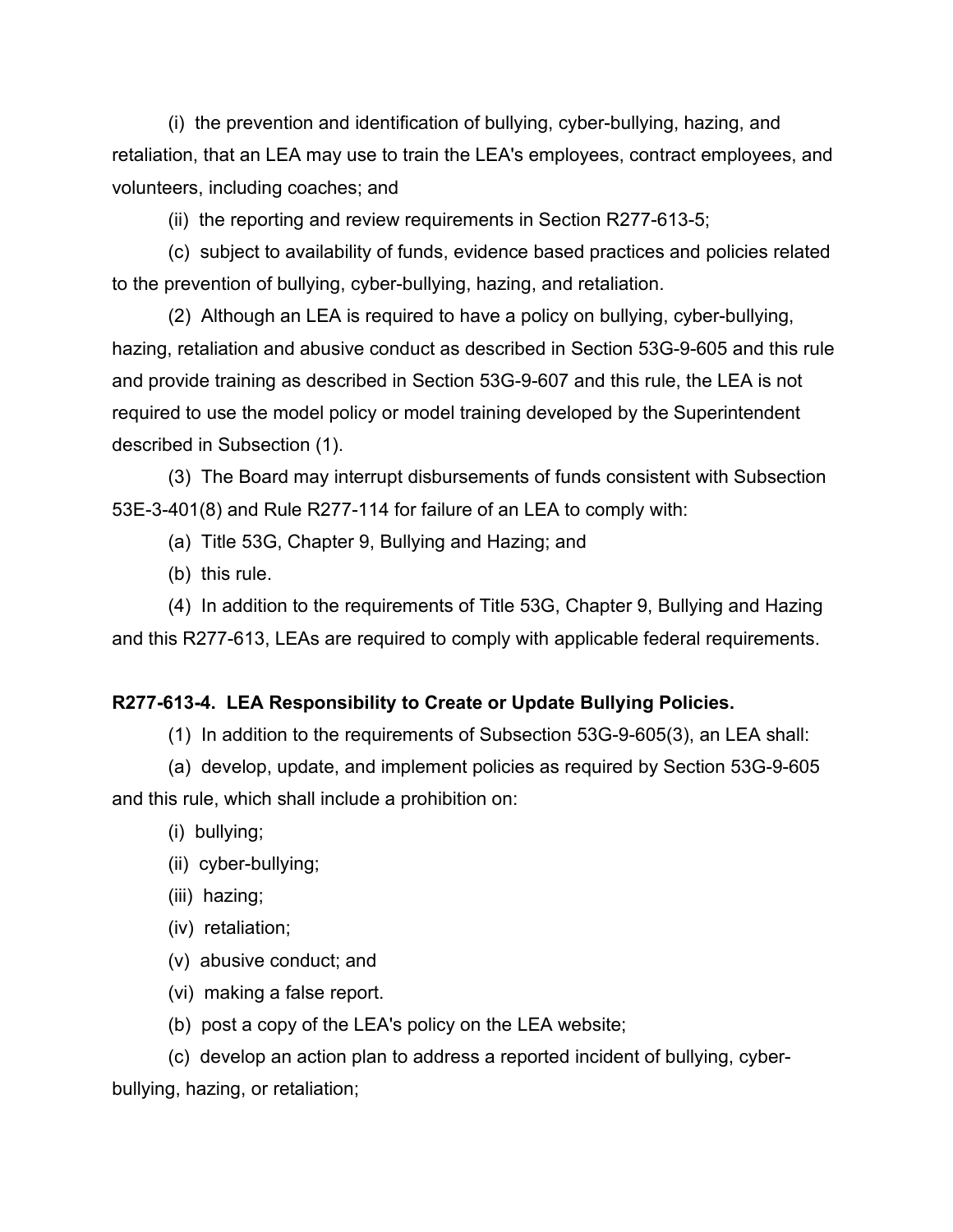(d) provide a requirement for a signed statement that meets the requirements of Subsection 53G-9-605(3)(h) annually; and

(e) review the policies required by this Subsection (1) regularly with input from stakeholders, as described in Subsection 53G-9-605(2)(a).

(2) A signed statement under Subsection (1)(d) may not be used as a substitute for other training requirements as set forth in this rule.

(3)(a) As required by Section 53G-9-605, an LEA shall notify a parent of:

(i) a parent's student's threat to commit suicide; or

(ii) an incident of bullying, cyber-bullying, hazing, or retaliation involving the parent's student as a victim or an individual who is alleged to have engaged in prohibited conduct.

(b) An LEA shall:

(i) notify a parent described in Subsection (3)(a) in a timely manner;

(ii) designate the appropriate school employee to provide parental notification; and

(iii) designate the format in which notification is provided to parents and maintained by the LEA.

(4) Subject to the parental consent requirements of Section 53E-9-203, if applicable, an LEA shall assess students about the prevalence of bullying, cyberbullying, hazing, and retaliation in LEAs and schools, specifically locations where students are unsafe and additional adult supervision may be required, such as playgrounds, hallways, and lunch areas.

(5) An LEA shall take strong responsive action against retaliation, including assistance to victims and their parents in reporting subsequent problems and new incidents.

(6)(a) An LEA shall provide that students, school employees, coaches, and volunteers receive training on bullying, cyber-bullying, hazing, retaliation, and abusive conduct from individuals qualified to provide such training.

(b) The training described in Subsection (5)(a) shall

(i) include information on:

(A) bullying, cyber-bullying, hazing retaliation, and abusive conduct;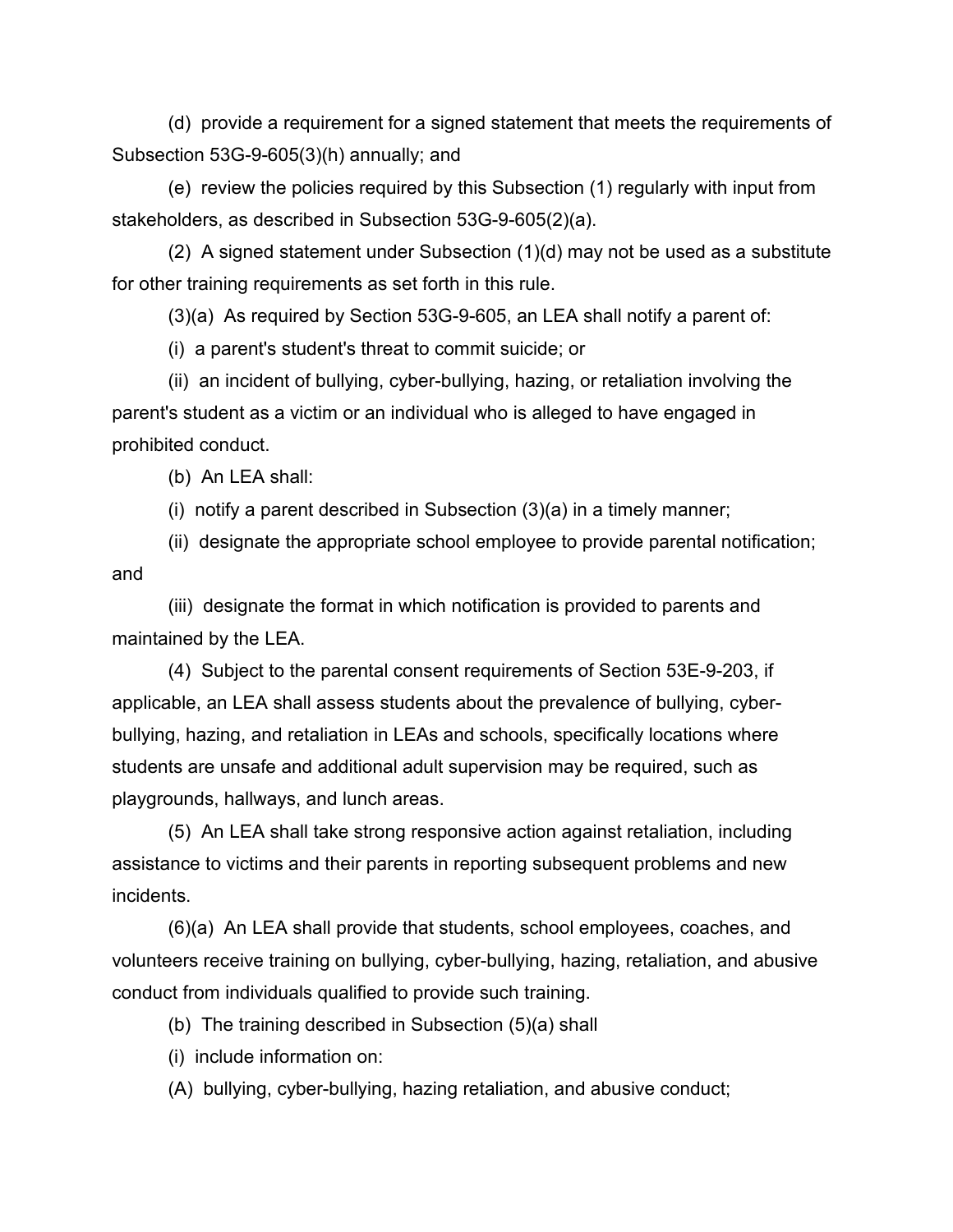(B) Discrimination under the following federal laws:

(I) Title VI of the Civil Rights Act of 1964;

(II) Title IX of the Education Amendments of 1972;

(III) Section 504 of the Rehabilitation Act of 1973; and

(IV) Title II of the Americans with Disabilities Act of 1990;

(C) how bullying, cyber-bullying, hazing retaliation, and abusive conduct are different from discrimination and may occur separately from each other or in combination;

(D) how bullying, cyber-bullying, hazing, retaliation, and abusive conduct are prohibited based upon the students' or employees' actual or perceived characteristics, including race, color, national origin, sex, disability, religion, gender identity, sexual orientation, or other physical or mental attributes or conformance or failure to conform with stereotypes; and

(E) the right of free speech and how it differs for students, employees, and parents;

(ii) complement the suicide prevention program required for students under Rule R277-620 and the suicide prevention training required for licensed educators consistent with Subsection 53G-9-704(1); and

(iii) include information on when issues relating to this rule may lead to student or employee discipline.

(7) The training described in Subsection (6) shall be offered to:

(a) new school employees, coaches, and volunteers within the first year of employment or service; and

(b) all school employees, coaches, and volunteers at least once every three years after the initial training.

(8)(a) An LEA's policies developed under this section shall complement existing school policies and research based school discipline plans.

(b) Consistent with Rule R277-609, the discipline plan shall provide direction for dealing with bullying, cyber-bullying, hazing, retaliation, abusive conduct, and disruptive students.

(c) An LEA shall ensure that a discipline plan required by Rule R277-609: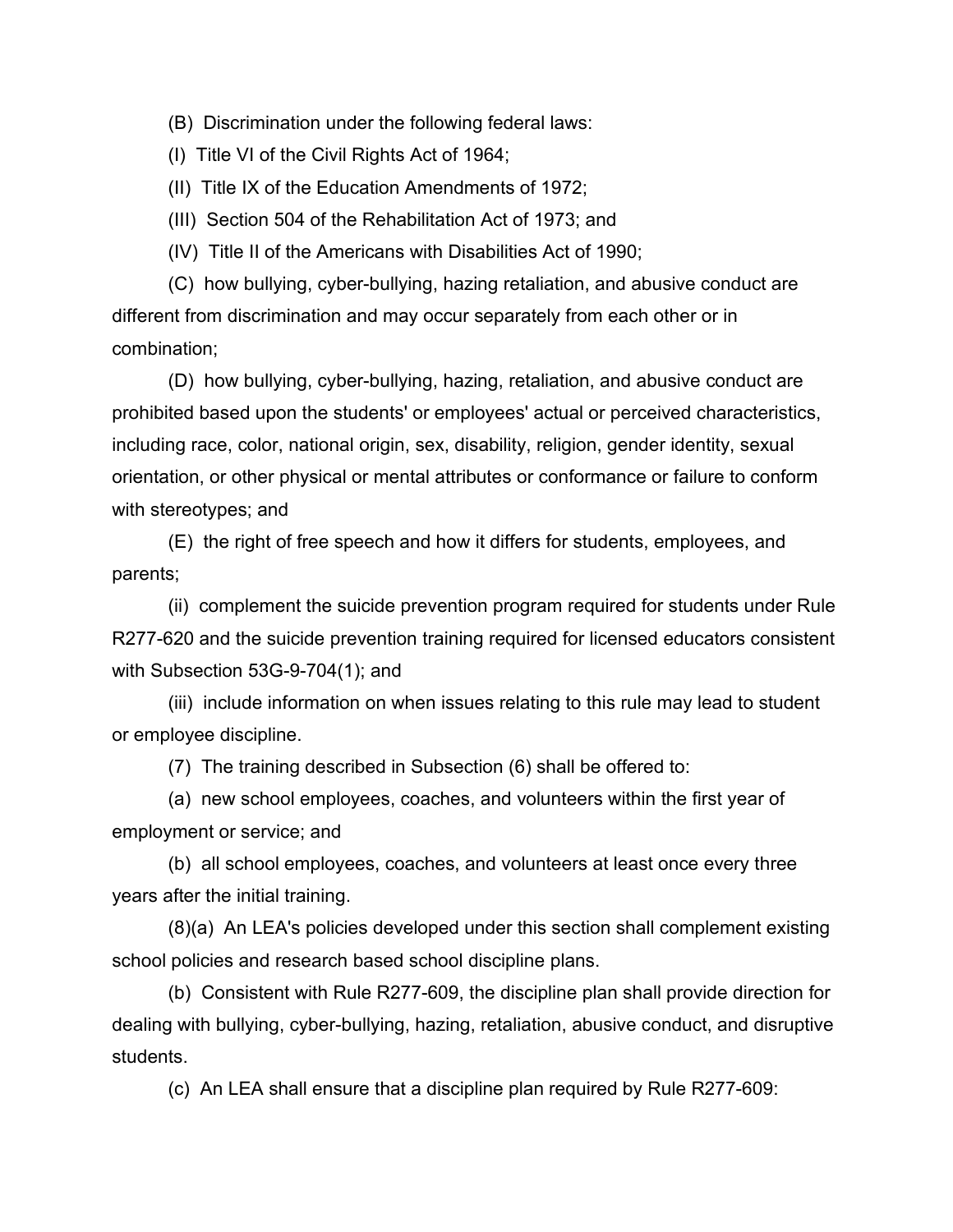(i) directs schools to determine the range of behaviors and establish the continuum of administrative procedures to be used by school personnel to address the behavior of students;

(ii) provides for identification, by position, of individuals designated to issue notices of disruptive student behavior, bullying, cyber-bullying, hazing, retaliation, and abusive conduct;

(iii) designates to whom notices shall be provided;

(iv) provides for documentation of disruptive student behavior in the LEA's student information system;

(v) includes strategies to provide for necessary adult supervision;

(vi) is clearly written and consistently enforced; and

(vii) includes administration, instruction and support staff, students, parents, community council and other community members in policy development, training and prevention implementation so as to create a community sense of participation, ownership, support and responsibility.

# **R277-613-5. Reporting and Incident Investigations of Allegations of Bullying, Cyber-bullying, Hazing, Retaliation and Abusive Conduct.**

(1) In accordance with an action plan adopted in accordance with Subsection R277-613-4(1)(c), an LEA shall:

(a) investigate allegations of incidents of bullying, cyber-bullying, hazing, retaliation, and abusive conduct in accordance with this section;

(b) provide an individual who investigates allegations of incidents of bullying, cyber-bullying, hazing, retaliation, and abusive conduct with adequate training on conducting an investigation; and

(c) identify an LEA employee to be the point person with training and expertise to assist, direct, and supervise training of other employees in the responsibilities established in Subsections R277-613-5(1)(a) and (b).

(2)(a) An LEA shall investigate allegations of incidents described in Subsection (1)(a) by interviewing:

(i) the alleged victim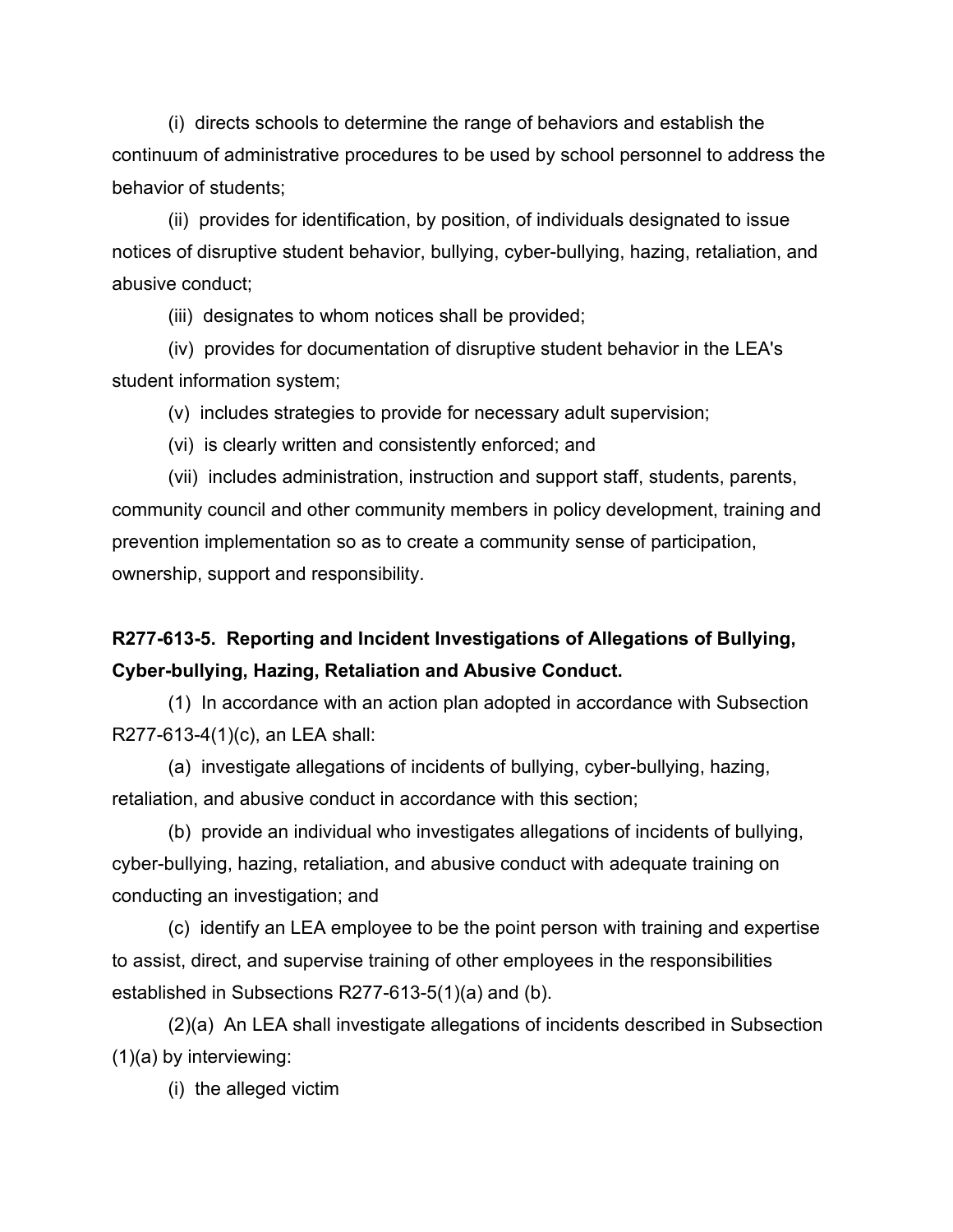(ii) the individual who is alleged to have engaged in prohibited conduct;

(iii) parents of the alleged victim and the individual who is alleged to have engaged in prohibited conduct;

(iv) any witnesses;

(v) school staff familiar with the alleged victim;

(vi) school staff familiar with the individual who is alleged to have engaged in prohibited conduct; or

(vii) other individuals who may provide additional relevant information.

(c) An individual who investigates an allegation of an incident shall inform an individual being interviewed that:

(i) to the extent allowed by law, the individual is required to keep all details of the interview confidential; and

- (ii) further reports of bullying will become part of the review.
- (3) The confidentiality requirement in Subsection (2)(c) does not apply to:
- (a) conversations with law enforcement professionals;
- (b) requests for information pursuant to a warrant or subpoena;
- (c) a state or federal reporting requirement; or
- (d) other reporting required by this rule.
- (4) In conducting an investigation under this section, an LEA may:
- (a) review disciplinary reports of involved students; and

(b) review physical evidence, consistent with search and seizure law in schools, which may include:

- (i) video or audio;
- (ii) notes;
- (iii) email;
- (iv) text messages;
- (v) social media; or
- (vi) graffiti.

(5) An LEA shall adopt a policy outlining under what circumstances the LEA will report incidents of bullying, cyber-bullying, harassment, and retaliation to law enforcement.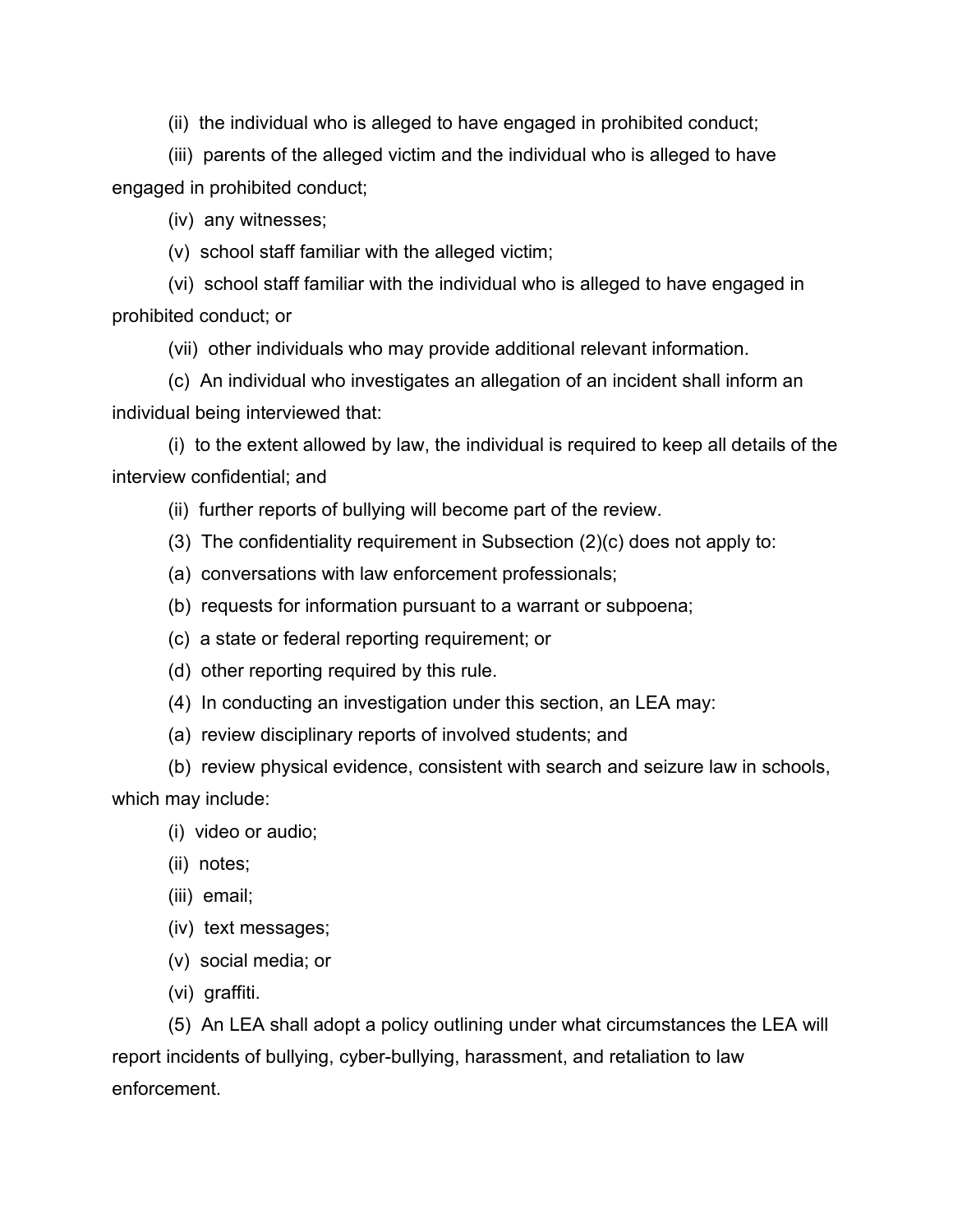(6) An LEA shall adopt a policy outlining under what circumstances the LEA will investigate and report incidents of bullying, cyber-bullying, retaliation, and abusive conduct as civil rights violations.

(7) Following an investigation of a confirmed allegation of an incident of bullying, cyber-bullying, hazing, retaliation, or abusive conduct, if appropriate, an LEA may:

(a) in accordance with the requirements in Subsection (6), take positive restorative justice practice action, in accordance with policies established by the LEA; and

(b) support involved students through trauma-informed practices, if appropriate.

(8)(a) An alleged victim is not required to participate in a restorative justice practice as described in Subsection (7)(a) with an individual who is alleged to have engaged in prohibited conduct.

(b) If an LEA would like a student to participate in a restorative justice practice, the LEA shall notify the student's parent of the restorative justice practice and obtain consent from the student's parent before including the student in the process.

(9) A grievance process required under Subsection 53G-9-605(3)(f) shall be consistent with the LEA's established grievance process.

(10) An LEA shall follow up with the parents of all parties to:

(a) inform parents when an investigation is concluded;

(b) inform parents what safety measures will be in place for their child, as determined by the investigation;

(c) provide additional information about the investigation or the resolution consistent with the Family Educational Rights and Privacy Act of 1974, 20 U.S.C. 1232g; and

(d) inform parents of appeal options, if available, if the parents disagree with resolution of the investigation.

(11) An LEA shall, as required by Subsection 53G-9-606(2), report the following annually, on or before June 30, to the Superintendent in accordance with the Superintendent's submission requirements:

(a) a copy of the LEA's policy required in Section R277-613-4;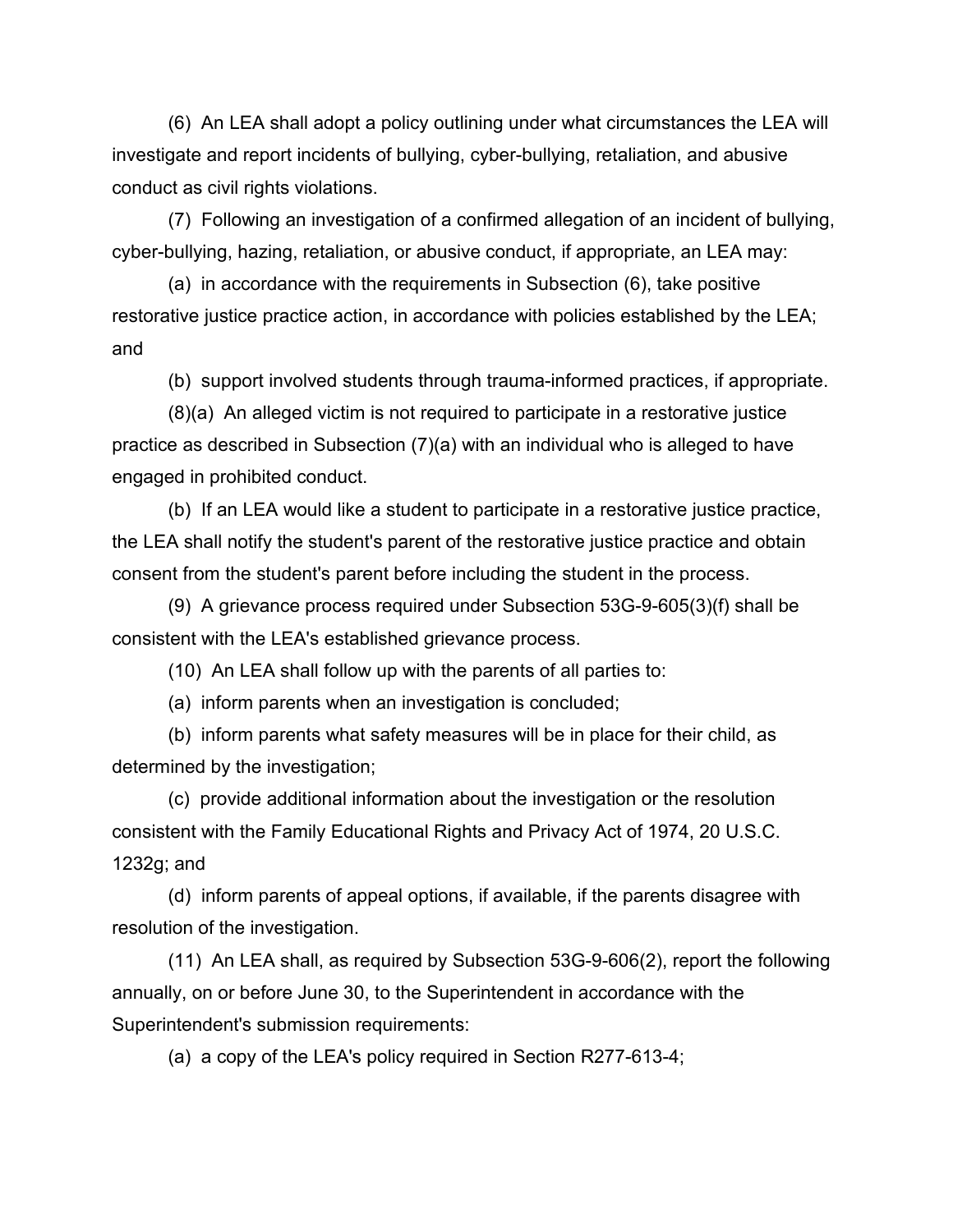(b) implementation of the signed statement requirement described in Subsection 53G-9-605(3)(h);

(c) verification of the LEA's training of school employees relating to bullying, cyber-bullying, hazing, retaliation, and abusive conduct described in Section 53G-9-607;

(d) verified and alleged incidents of bullying, cyber-bullying, hazing, retaliation, and abusive conduct;

(e) the number and type of incidents described in Subsection (11)(d) required to be reported separately under federal law, including the reporting requirements in:

(i) Title VI of the Civil Rights Act of 1964;

(ii) Title IX of the Education Amendments of 1972;

(iii) Section 504 of the Rehabilitation Act of 1973; and

(iv) Title II of the Americans with Disabilities Act of 1990; and

(f) the number and type of incidents described in Subsection (11)(d) that include a student or LEA employee who was bullied, cyber-bullied, hazed, or retaliated against based on the student's or LEA employee's actual or perceived characteristics, including disability, race, national origin, religion, sex, gender identity, or sexual orientation.

(12) The requirements of this Rule R277-613 are in addition to any federal requirements, including reporting civil rights violations to the appropriate entities and taking other appropriate action.

# **R277-613-6. Training by LEAs Specific to Participants in Public School Athletic Programs and School Clubs.**

(1)(a) Prior to any student, employee or volunteer coach participating in a public school sponsored athletic program, both curricular and extracurricular, or extracurricular club or activity, the student, employee or coach shall participate in bullying, cyberbullying, hazing, retaliation, and abusive conduct prevention training.

(b) A training described in Subsection (1)(a) shall be offered to new participants on an annual basis and to all participants at least once every three years.

(2) An LEA shall inform student athletes and extracurricular club members of prohibited activities under this rule and potential consequences for violation of the law and the rule.